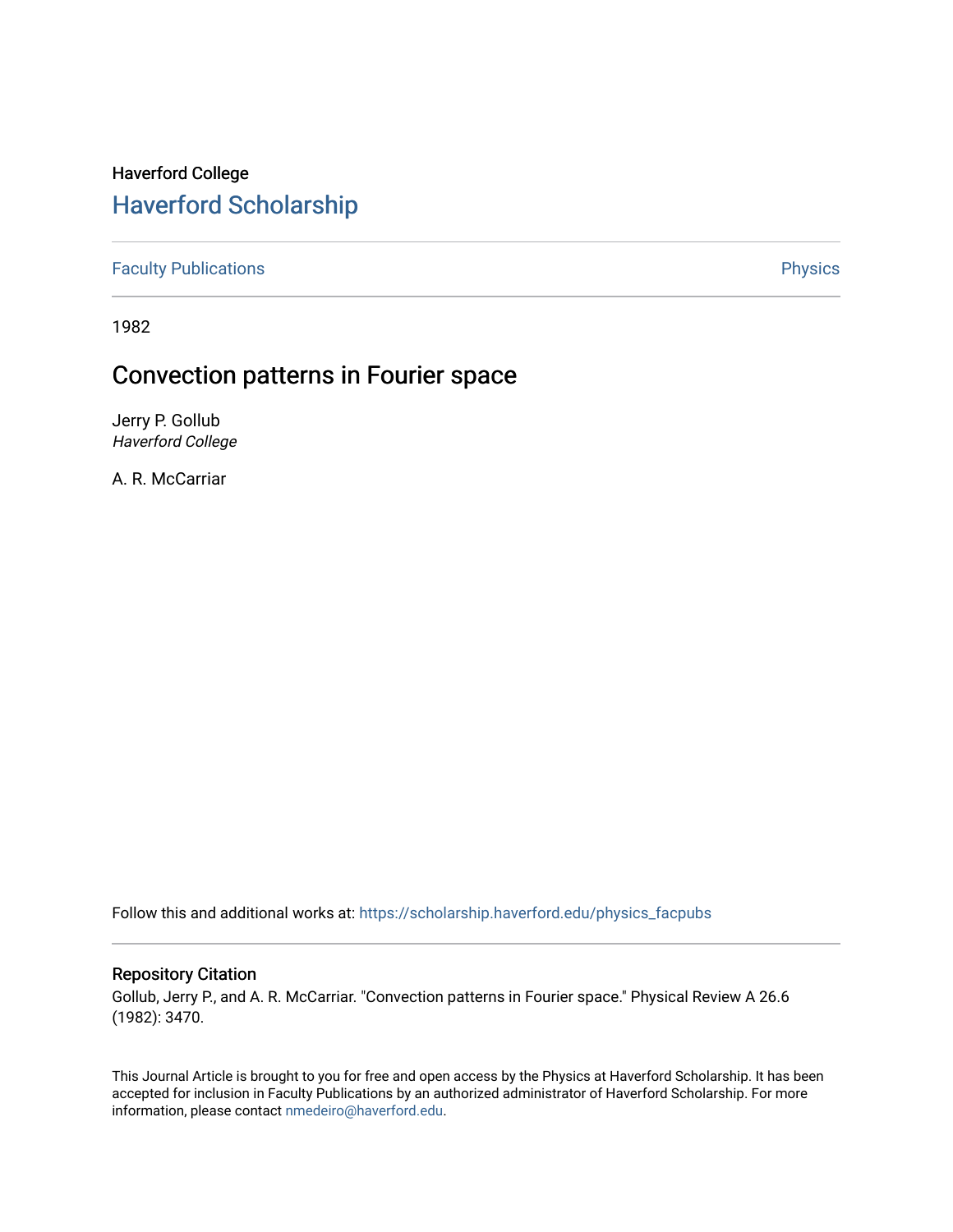### Convection patterns in Fourier space

J. P. Gollub and A. R. McCarriar Physics Department, Haverford College, Haverford, Pennsylvania 19041 and Physics Department, University of Pennsylvania, Philadelphia, Pennsylvania 19104 (Received 1 July 1982)

Two-dimensional Fourier transforms of convection patterns are computed from data obtained by Doppler scanning of the velocity field. This new technique is used to study the time dependence of the wave-number distribution, and the variation of the mean wave number  $k^*$  with Rayleigh number R. We find that  $k^*$  increases by about 15% during the pattern evolution following a step change in R from below  $R_c$  to  $2R_c$ . This increase is associated with a reduction in the number of defects in the pattern. The dependence of  $k^*$  on R is characterized by a decline above  $R_c$  and a steeper decline near  $5R_c$  where the skewed varicose instability causes the flow to become time dependent. The peak in the wave-number distribution does not shift significantly in the range  $6-40R_c$ , and still contains about half of the spectral power at  $40R_c$ . The flow apparently remains largely two dimensional.

#### I. INTRODUCTION

Above the critical Rayleigh number  $R_c$ , a laterally infinite fluid layer between thermally conducting boundaries can achieve a steady flow consisting of parallel rolls, according to nonlinear stability theory. ' However, the existence of orientational degeneracy and a band of stable roll wave numbers indicates that processes of pattern selection, which are not contained in the usual stability theory, must occur. Some theoretical progress in treating pattern selection has been made recently. $2-5$ 

Earlier experiments in a large rectangular cell showed that there are multiple stable patterns at a given  $R^{6,7}$  Furthermore, a state in which the rolls are parallel everywhere in the cell is never reached. Instead, they align approximately perpendicular to all lateral boundaries in a large layer. This causes curvature and defects in the patterns. A change in  $R$  induces patterns with many defects which evolve toward simpler patterns over periods much longer than the natural hydrodynamic time scaie for the Rayleigh-Benard instability, the vertical thermal diffusion time  $\tau_n$  across the fluid layer. In some cases, the patterns remain slowly time dependent for at least  $10000\tau_v$ . This failure to reach a steady fiow may be related to earlier observations by Ahlers and Walden $<sup>8</sup>$  in which the effective thermal</sup> conductivity of a layer of convecting liquid helium was found to be noisy not far above  $R_c$ .

In the present paper, we report experiments in which spatial Fourier analysis was performed on data obtained by Doppler scanning of the velocity

field. Two-dimensional Fourier transforms have not been previously used in experimental studies of thermal convection or other instabilities. This powerful technique allows quantitative study, for example, of the wave-number distributions of convective flows as a function of both time and Rayleigh number. It permits us to address questions such as these: Does pattern evolution involve changes in the mean wave number, changes in the angular distribution in wave-number space, or both? What changes in the wave-number distribution are associated with particular instabilities? How does the wave-number distribution depend on the Rayleigh number or on the nature of the pattern?

In Sec. II we explain how two-dimensional Fourier spectra were obtained, followed by presentation of results on pattern evolution and the dependence of the wave-number distribution on Rayleigh number in Secs. III and IV. The relation of our work to theoretical studies and other experiments is discussed in Sec. V.

## II. OBTAINING FOURIER SPECTRA OF PATTERNS

The apparatus and laser Doppler mapping technique have been described elsewhere, $\lambda$  and will be only briefly summarized. The interior horizontal dimensions of the cell are approximately  $15 \times 10$ cm<sup>2</sup>, the layer depth is  $d = 0.5$  cm, and the fluid is confined between copper plates whose temperatures are controlled dectronically. The Rayleigh number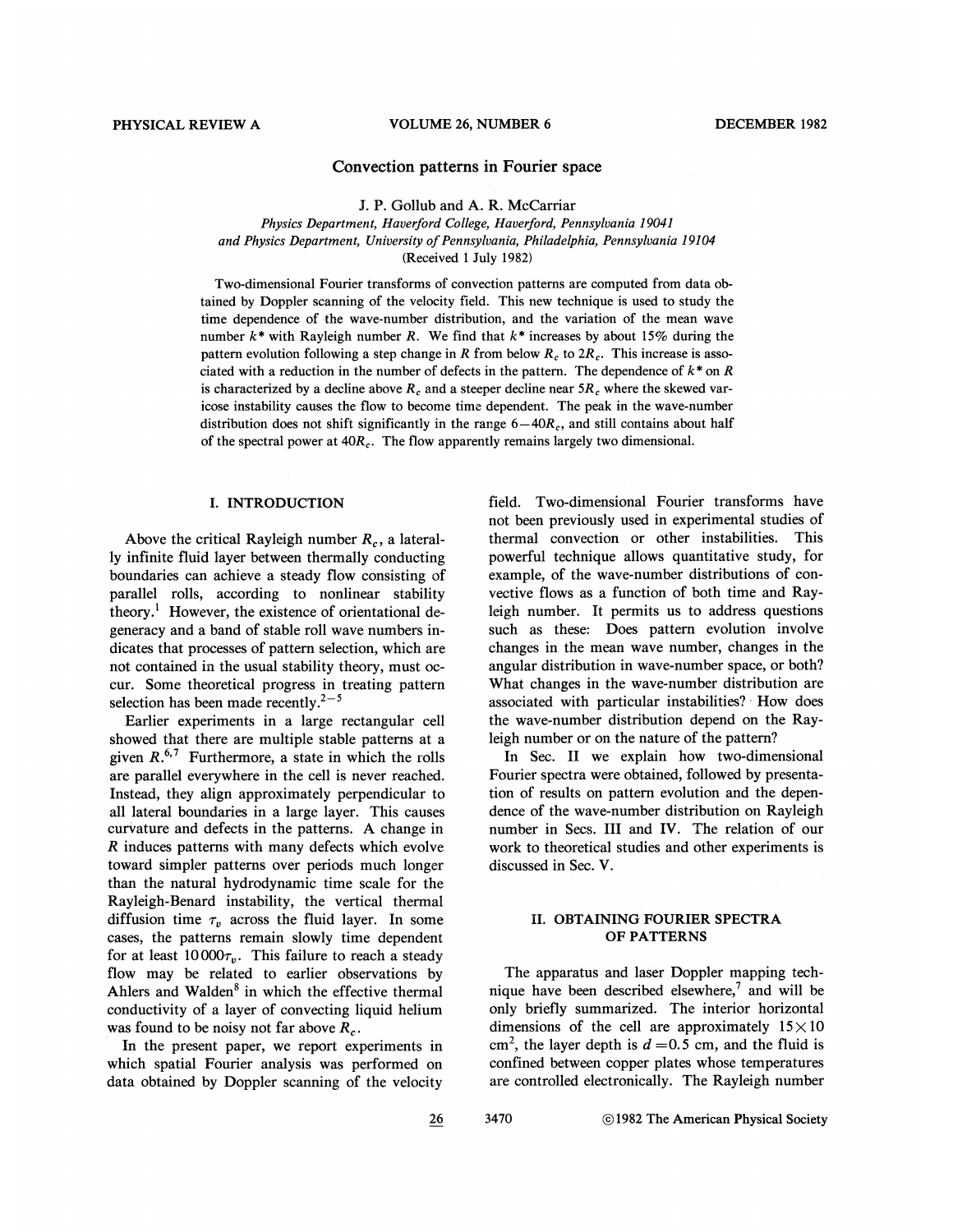is stable to better than 1% over periods of several weeks. The working fluid is water at about 70'C where the Prandtl number (the ratio of the kinematic viscosity to the thermal diffusivity of the fluid) is 2.5. The time  $\tau_n$  required for heat to diffuse vertically across the fluid layer is 170 s, and the time for heat to diffuse horizontally the full length of the cell is 40 h. These are the natural hydrodynamic time scales.

Laser Doppler velocimetry is used to map the local velocity component parallel to the long cell edge by translation in two dimensions under computer control. The velocity field can be mapped in a horizontal plane in about an hour (several thousand measurements). Below  $5R_c$ , where the time dependence is exceedingly slow, the result is an effectively instantaneous digital record of the flow field in a plane.

One way to display the results of such a Doppler scan is to plot contour maps of constant Doppler shift (constant velocity parallel to the long cell edge}. An example is shown in Fig. 1(a), obtained at  $4.03R_c$ . The diagram represents the flow in a plane located a distance  $d/4$  below the top of the cell. Each dot is a location at which the velocity component parallel to the long cell edge is found to be zero. The loci of these dots define the boundaries of the convective rolls. The actual flow direction at the location of the dots is out of or into the page, alternating from one row of dots to the next. Equivalently, the vorticity is opposite in adjacent rolls. As noted earlier,  $6,7$  the rolls align perpendicular to the four lateral cell. boundaries, causing roll curvature and a pair of localized defects in the pattern. This particular pattern is only one of several that can be obtained at the same Rayleigh number.

The next step in the analysis is to construct the two-dimensional power spectrum (the magnitude squared of the Fourier transform) of the 2646 points in the data array of velocity measurements. This is easily achieved in a few minutes on an Lsi <sup>1</sup> <sup>1</sup>l23 computer with a one-dimensional fast Fourier transform algorithm by first transforming each row and then each column of the data array, after application of a cosine taper. The power spectrum (magnitude squared of the Fourier transform) corresponding to the velocity map of Fig. 1(a) is displayed as a function of the  $x$  and  $y$  components of the wave number in Fig. 1(b). (All wave numbers in this paper have been divided by  $2\pi$ , so that the critical wave number  $k_c$  in these units is 0.95



FIG. 1. (a) Doppler map of the velocity field for a stable symmetric convective flow at  $4.03R_c$ . The dots are locations at which the flow is entirely vertical, i.e., the roll boundaries. (b) Two-dimensional Fourier spectrum  $P(k_x, k_y)$  of the 2946-point data array from which the map was made, on a linear scale. (c) Wave-number distribution  $S(k)$  formed by integrating the Fourier spectrum along circular arcs. (d) Angular distribution  $Q(\theta)$  formed by integrating the Fourier spectrum along radial lines in wave-number space.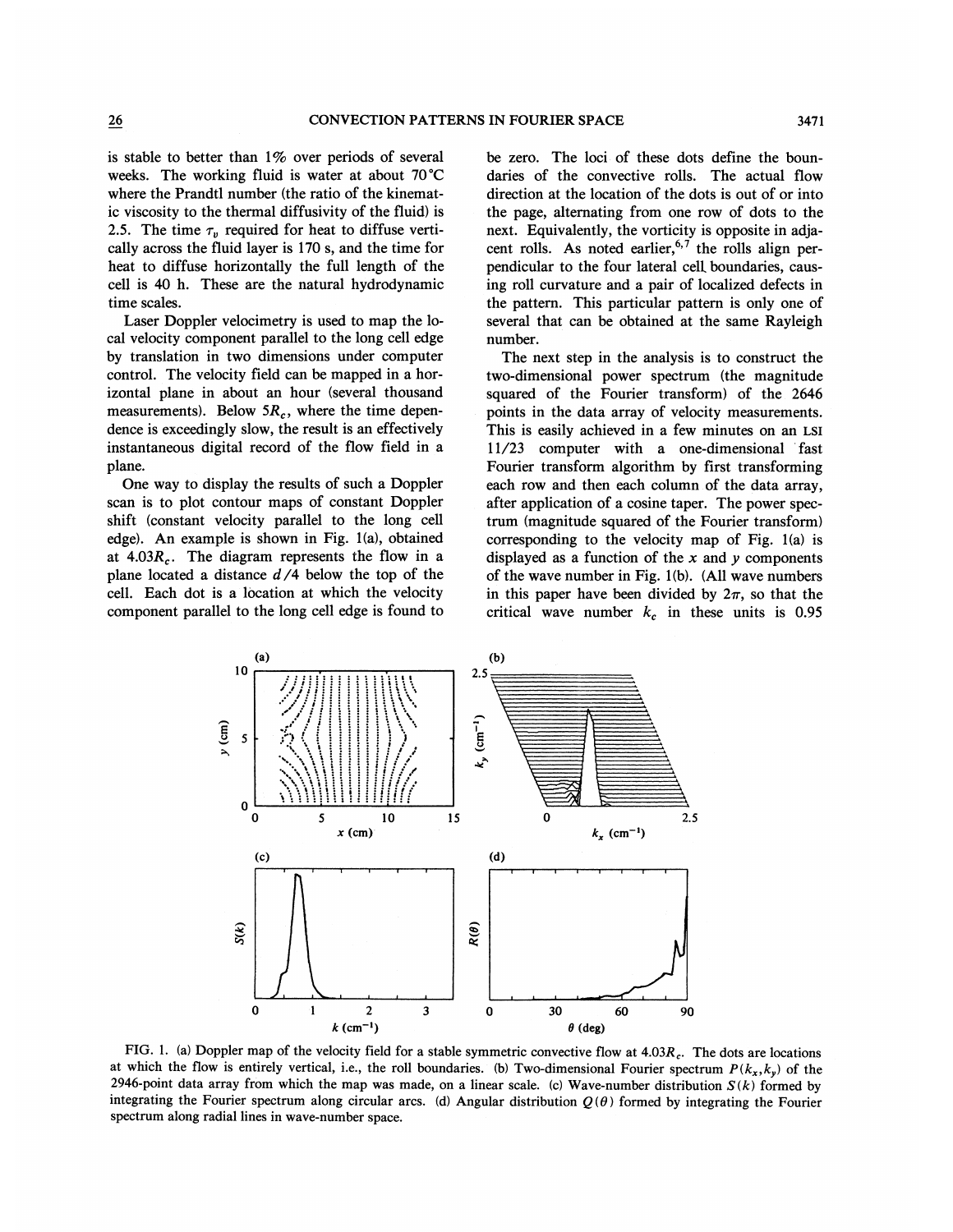$cm^{-1}$ .) In this case, there is clearly a peak on the  $k_x$  axis due to the alignment of rolls parallel to the y axis in real space.

We have found it useful to change to circular coordinates  $(k, \theta)$  in  $\vec{k}$  space and to construct two auxiliary functions by integrating along radial lines and circular arcs. If  $P(k_x, k_y)$  is the power spectrum, we integrate along a circular arc at fixed radius k to obtain the function  $S(k)$  defined by

$$
S(k) = \int P(k \sin(\theta), k \cos(\theta)) k dk.
$$

Since the spectrum is only known at discrete points in wave-number space, it is necessary to interpolate in order to compute this integral. Note that k can be larger than either  $k_x$  or  $k_y$ , so that its limit is somewhat larger than the Nyquist frequency in either direction  $(2.5 \text{ cm}^{-1})$  in this case). The resulting function  $S(k)$ , which we call the wavenumber distribution, is plotted in Fig.  $1(c)$ . It has a well-defined peak whose first moment is at 0.7S  $cm^{-1}$ , and whose linewidth (square root of the second moment) is  $0.14 \text{ cm}^{-1}$ . This width is somewhat greater than the instrumental resolution determined by the inverse cell size, 0.10 cm<sup> $-1$ </sup>, and is a reflection of the fact that the roll spacing varies because of the defects or nonuniform spacing in the pattern.

The second auxiliary function  $Q(\theta)$  is obtained by integrating over radial lines in  $\vec{k}$  space:

$$
Q(\theta) = \int P(k \sin(\theta), k \cos(\theta)) k d(\theta).
$$

The result, shown in Fig. 1(d), has a peak at  $\theta = 90$  deg (measured from the  $k_{y}$  axis) as expected. Its width reflects the curvature in the roll pattern.

Above  $5R_c$ , the Doppler maps are not instantaneous, since the flow changes significantly during the mapping process. However, we find that the main features of the flow are still correctly obtained, because the mapping is made in lines parallel to the long cell axis; each line is acquired in about one minute. In order to test for distortion in  $S(k)$  due to the motion, we also performed one-dimensional line scans parallel to (and near) the long cell edge, where the rolls tend to be locally perpendicular to the direction of the scan. The resulting spectral density and wave-number distribution were quite close to those obtained from two-dimensional scans over the entire cell. We also found that wavenumber distributions computed from maps of different size, requiring different time intervals, were essentially the same. Thus, we believe that the two-dimensional spectral density is semiquantitatively correct even in the time-dependent regimes. Obviously, it would be better to use a technique that maps the velocity field more quickly. The limitation on mapping speed is mainly in the time (about <sup>1</sup> s) required to accumulate a Doppler measurement with adequate signal-to-noise ratio, not in the time to move from one location to the next.



FIG. 2. (a) —(d) Doppler map, spectrum, wave-number distribution  $S(k)$ , and angular distribution  $Q(\theta)$  soon after the Rayleigh number was increased to  $2.0R_c$ . See caption for Fig. 1.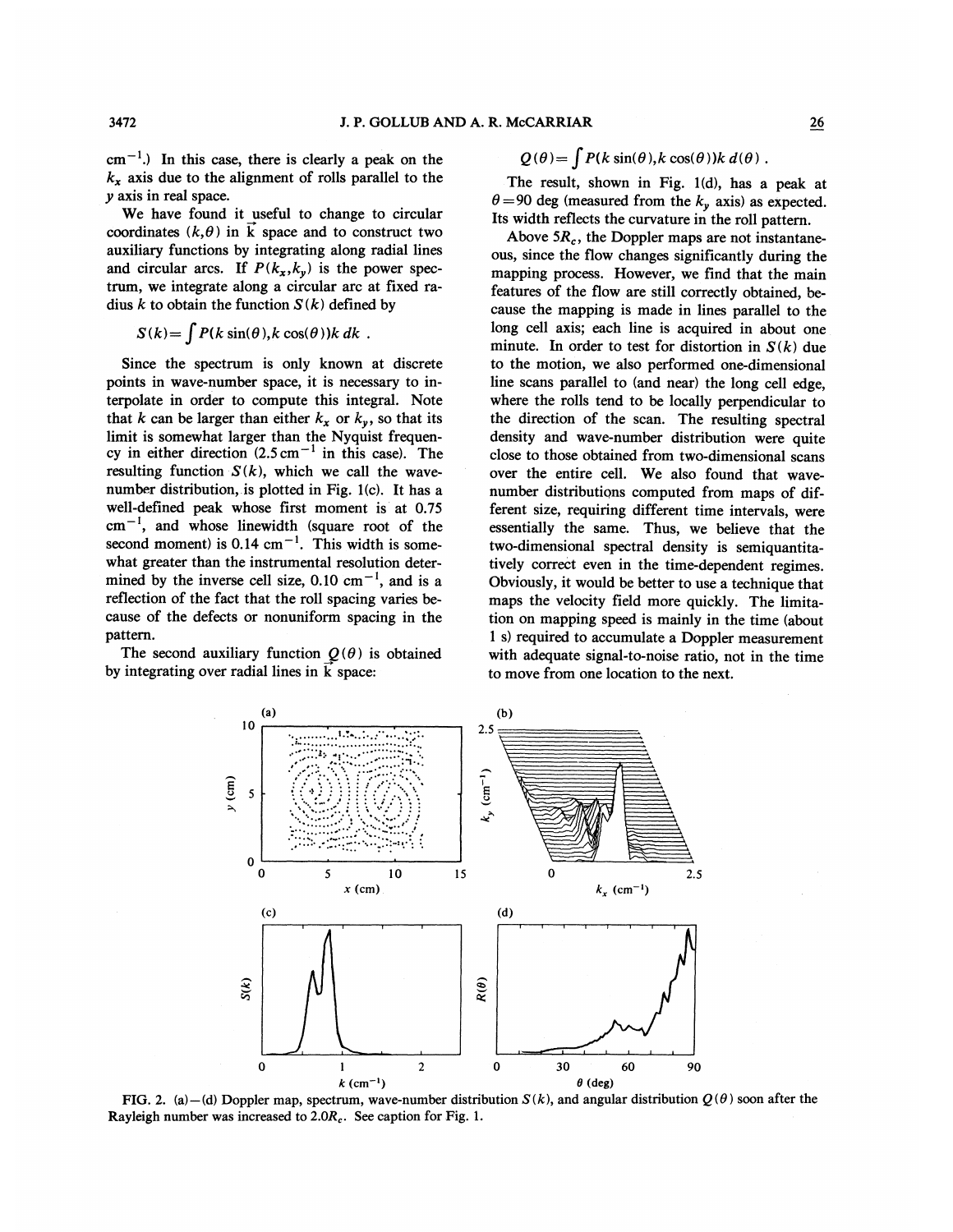#### III. PATTERN EVOLUTION

We studied the evolution of patterns by the following procedure. The Rayleigh number was left at 0.4R, overnight and then suddenly increased to 2.0 $R_c$ . The flow was then mapped hourly over at least 24 hours, and sometimes several hundred hours, about 5 horizontal thermal diffusion times. Many separate runs were made in this way.

The flow pattern an hour after the change in  *is* typically complex with many defects, as shown in Fig. 2(a). At this early stage, the rolls are not yet perpendicular to the boundaries. The wave-number distribution  $S(k)$ , Fig. 2(c), has a well-defined peak that is not significantly broader than the one in Fig. 1(c). However, the angular distribution  $Q(\theta)$ , Fig. 2(d), is more spread out than the corresponding example in Fig.  $1(d)$  because of the disorder in the pattern.

We followed the process of pattern evolution by mapping the flow approximately once per hour. The evolution is a noisy process, in which the local velocity changes erratically over a period of a day or two (roughly one horizontal thermal diffusion time}, as defects are expelled and the pattern becomes more orderly. (In some runs, slow time dependence persists for at least a few hundred hours, and perhaps indefinitely. However, the character of this time dependence is different after the first day or two. The simplification of the pattern occurs during this earlier period. }

For comparison, we show in Fig. 3 the map and spectrum 256 hours after the start of the run. There are fewer defects and the rate of change is quite slow, but a symmetric flow has not been reached. The evolution in Fourier space is not dramatic. Comparing Figs. 2 and 3, we find that the first moment of the peak has increased from 0.75 to 0.86  $cm^{-1}$  while the linewidth has changed slightly (0.14 to 0.156 cm<sup> $-1$ </sup>). The angular distribution  $Q(\theta)$  has narrowed in this case, from 0.29 to  $0.21$  cm<sup>-1</sup>. However, in other runs we do not find a monotonic decrease in the width of  $Q(\theta)$ , because the boundaries cause orientations with positive  $k_{\nu}$  in some parts of the cell.

The major consistent feature of the pattern evolution in wave-number space is the increase in the first moment  $k^*$  of the peak as the number of defects in the pattern decreases. That is, the wavenumber distribution shifts slightly to higher k. This effect is shown more clearly in Fig. 4, where the first moment is plotted as a function of time for several different runs made at 2.0R,. The rise of  $10-15\%$  is not large, but is statistically significant. Apparently, the excessive number of defects found at early times forces the patterns to be less



FIG. 3. (a)—(d) Doppler map, spectrum, wave-number distribution  $S(k)$ , and angular distribution  $O(\theta)$  256 hours after the Rayleigh number was increased to  $2.0R_c$ . The flow is now evolving quite slowly and the mean wave number has increased somewhat. See caption for Fig. 1.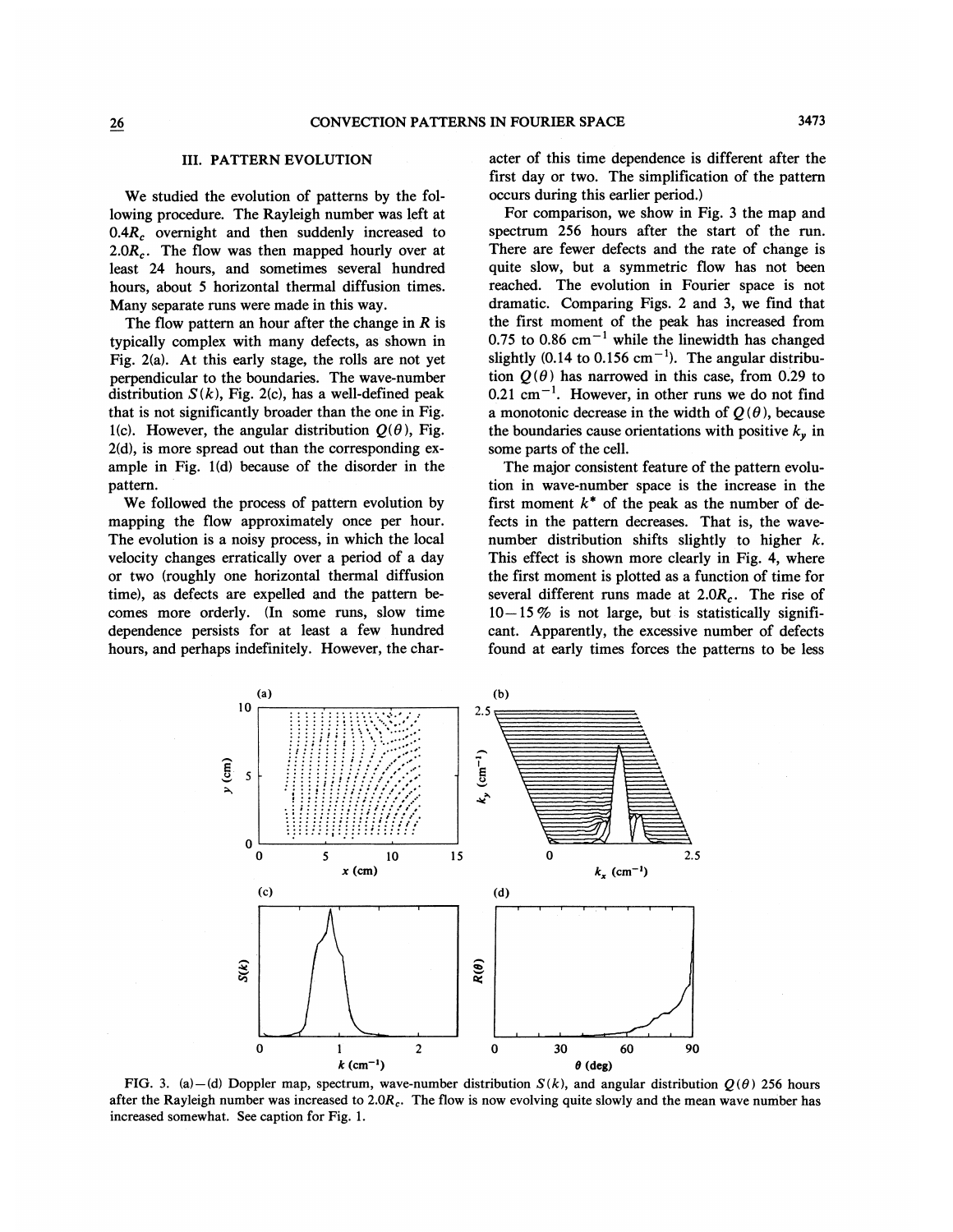

FIG. 4. Time evolution of the mean wave number  $k^*$ of the peak in  $S(k)$  after the Rayleigh number was increased to 2.0R, in several separate runs. Note the change in the time scale used to show the latter part of the longest run.

compact than they are later. (However, even in the long-time limit, the mean wave number is below the critical value for Rayleigh numbers above  $R_c$ , as we discuss more extensively in Sec. IV.) We also find that pattern evolution following a decrease from  $40R_c$  to  $2R_c$  shows a monotonically rising mean wave number, but starting from a lower initial value.

### IV. RAYLEIGH NUMBER DEPENDENCE OF THE WAVE-NUMBER DISTRIBUTION

In this section, we describe measurements of the wave-number distribution after the transient pattern

evolution, as a function of Rayleigh number. Above  $5R_c$  the patterns are always time dependent, as we noted earlier.<sup>6,7</sup> The onset of this faster (and noisy) time dependence has been linked to the "skewed varicose instability" of Busse and Clever.<sup>9</sup> An example of a map made at  $33R_c$  is shown in Fig.  $5(a)$ . A clearly defined characteristic scale is visible, with a predominant wave vector along  $k_r$ . This scale is also manifested by a region of high spectral density on the  $k_x$  axis of Fig. 5(b) and by the peak in the wave-number distribution  $S(k)$ , Fig. 5(c). There is significant noise at high wave number, but the peak at wave numbers comparable to the inverse layer thickness dominates even at  $40R<sub>c</sub>$ .

The angular distribution  $Q(\theta)$  in the timedependent regime is typically quite broad, as shown in Fig. 5(d). However, this function is likely to be distorted by the motion, and cannot be interpreted quantitatively.

The first moment  $k^*$  of the peak in the wavenumber distribution  $S(k)$  is shown as a function of  $\epsilon = (R - R_c)/R_c$  in Fig. 6. We find that the variability in this quantity from one pattern to the next is about  $+5\%$  from the mean in either direction, provided sufficient time is allowed before making measurements, and we do not find clear evidence of hysteresis in the ordinary sense. We typically average over several patterns at each Rayleigh number to reduce the variability. The wave numbers have been normalized by the predicted critical wave



leigh number (33 $R_c$ ), where the flow is strongly time dependent. See caption for Fig. 1.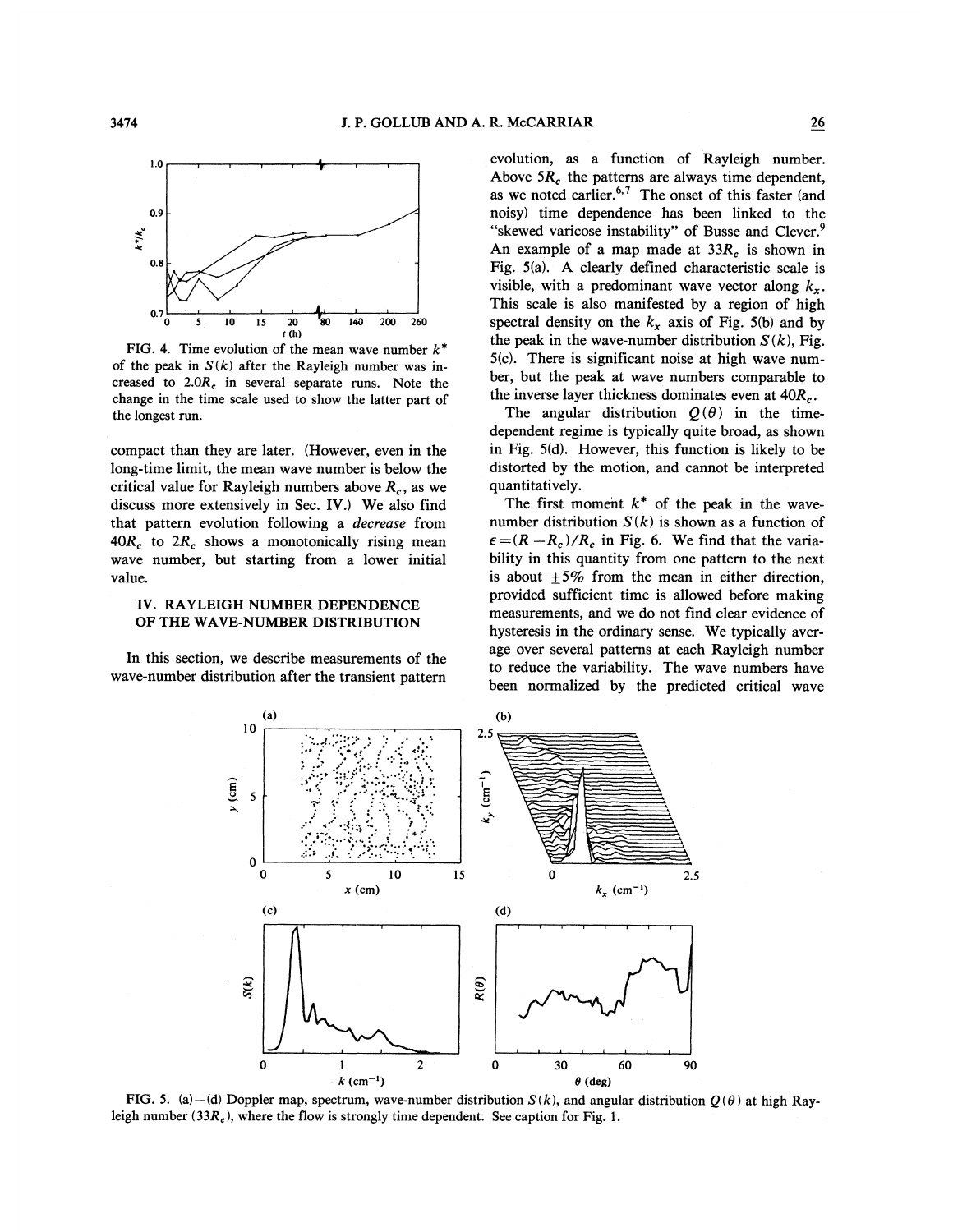

FIG. 6. Mean wave number  $k^*$  of the peak in  $S(k)$ normalized by the critical wave number  $k_c$ , as a function of Rayleigh number, on two different scales. There is a steep decline at the onset of rapid time dependence, but little further change at high R.

number  $k_c$  for the onset of convection. In computing the first moment, a cutoff is applied to exclude the high wave-number noise at high R. The curve has a number of interesting properties:

(a) As  $R$  approaches  $R_c$ ,  $k$  seems to approach 0.95 $k_c$ , about 5% lower than the predicted value. This reduction is probably due to defects in the pattern, which are still noticeable at low R.

(b) The mean wave number declines monotonically as  $R$  increases. We are unable to say whether the apparent leveling off near  $\epsilon = 1$  is real or is rather due to inadequate averaging over different patterns.

(c) The rate of decline increases in the range  $3 < \epsilon < 5$ , near the onset of the skewed varicose instability, where rapid time dependence begins. This decline in the mean wave number is related to the pinching off of rolls which we detected earlier<sup>6,7</sup> by repetitive mapping at  $5R_c$ .

(d) The mean wave number of the peak is approximately constant from  $\epsilon = 6$  to  $\epsilon = 40$ . There is no detectable change at the onset of the oscillatory instability, which occurs<sup>7,9</sup> at about  $\epsilon = 8$  at the Prandtl number used in these experiments. However, at  $\epsilon = 40$ , the spectral power at wave numbers above the peak is about half of the total power. (This power has been excluded in computing the



FIG. 7. Linewidth of the spectral peak in  $S(k)$  as a function of Rayleigh number. For comparison, note that  $k_c$  is 0.95 cm<sup>-1</sup>, so that the width is typically 10-20% of  $k_c$ .

mean wave number of the peak. The mean wave number of the entire spectrum does increase at high R.) We have also computed the linewidth of the peak in  $S(k)$  (square root of the second moment). This quantity is shown as a function of  $\epsilon$  in Fig. 7. Though there are significant fluctuations from run to run, the linewidth does not increase with  $R$ , and it even decreases somewhat as the peak shifts to lower wave number. Typical linewidths are  $10-20\%$  of  $k_c$ .

#### V. DISCUSSION AND CONCLUSIONS

We find that the most significant change in Fourier space during pattern evolution is a small increase (about 15%) in the mean wave number  $k^*$  as the defects are eliminated. This change occurs in about one day, a time comparable to the horizontal thermal diffusion time. The pattern evolution typically continues after that, but at a reduced rate and with out further reproducible change in the wavenumber distribution  $S(k)$  or in the angular distribution  $Q(\theta)$ . The small magnitude of the observed increase in  $k^*$  may be related to the long-time scale of the evolution. If  $k^*$  were to shift dramatically, the process would presumably occur more quickly.

The mean wave number declines with Rayleigh number, with much of the decline apparently associated with the approach to the skewed varicose instability, a long-wavelength deformation that causes the flow to be time dependent above  $5R_c$ . According to the calculations of Busse and Clever, $9$  the wave number of stable rolls must lie in a "balloon" bounded by the neutral stability curve  $(R \text{ vs } k)$  and the stability boundaries of various secondary instabilities, especially the skewed varicose (SV) instabili-